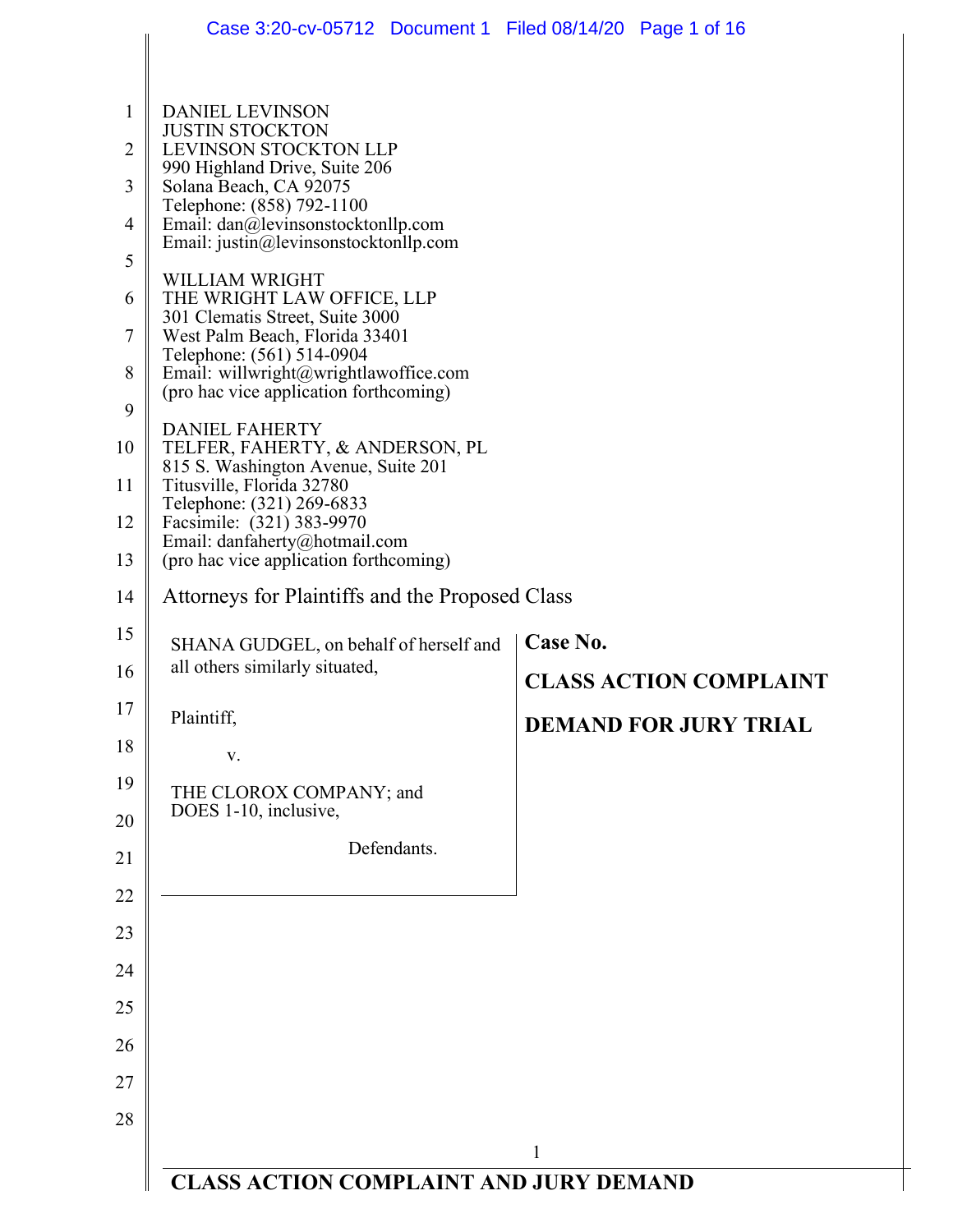**INTRODUCTION**

1. Plaintiff Shana Gudgel ("Plaintiff"), by and through her undersigned counsel, files this Class Action Complaint against Defendant The Clorox Company and DOES 1 to 10 (collectively, "Clorox" or "Defendant"), individually and on behalf of a class of similarly situated individuals, and alleges, upon personal knowledge as to her own actions, and upon investigation of counsel as to all other matters, as follows:

### **SUMMARY OF DEFENDANT'S UNLAWFUL CONDUCT**

2. This Class Action Complaint comes during a time of hardship for so many Americans, with each day bringing different news of the efforts to combat the novel coronavirus COVID-19. Beginning in early March 2020, social distancing, shelter-in-place orders, and efforts to "flatten the curve" prompted a nationwide movement of people eager to clean and disinfect their homes and workspaces like never before. One of the most iconic names for household cleaning and disinfecting in the United States is Clorox.

12 13 14 15 16 3. Amid the coronavirus pandemic, bleach sales have increased significantly across the United States with the growing need to disinfect surfaces regularly. However, a critical difference between Clorox's regular bleach formula and its splashless solution has gone largely unnoticed by the general public – Splash-Less Clorox Bleach does not disinfect but only "whitens, brightens and deodorizes surfaces and clothes."

4. By adding the ingredients needed to achieve the higher viscosity for its Splash-Less formula, Clorox altered the concentration of sodium hypochlorite to a variable 1%-5%, which is not strong enough to sanitize and disinfect. According to the Clorox website, the company's regular bleach, absent the sudsing agent, has a sodium hypochlorite concentration between 5% and 6.5%.

5. The active ingredient in disinfectants, sodium hypochlorite, is used for disinfecting purposes on a large scale, including for agriculture, synthetic and household purposes, according to Lenntech, a water treatment and purification company. It is effective against bacteria, viruses and fungi but only in concentrations above 5%. Hypochlorite is a popular household disinfectant because of its similar properties to chlorine.

24 25 26 27 6. To disinfect surfaces, the Center for Disease Control recommends diluting 5 tablespoons of standard-grade bleach per gallon of water. This amount of the Clorox Splash-Less Bleach is insufficient for disinfecting and this deception is exacerbated by the Covid-19 pandemic gripping the United States.

28

1

2

3

4

5

6

7

8

9

10

11

17

18

19

20

21

22

23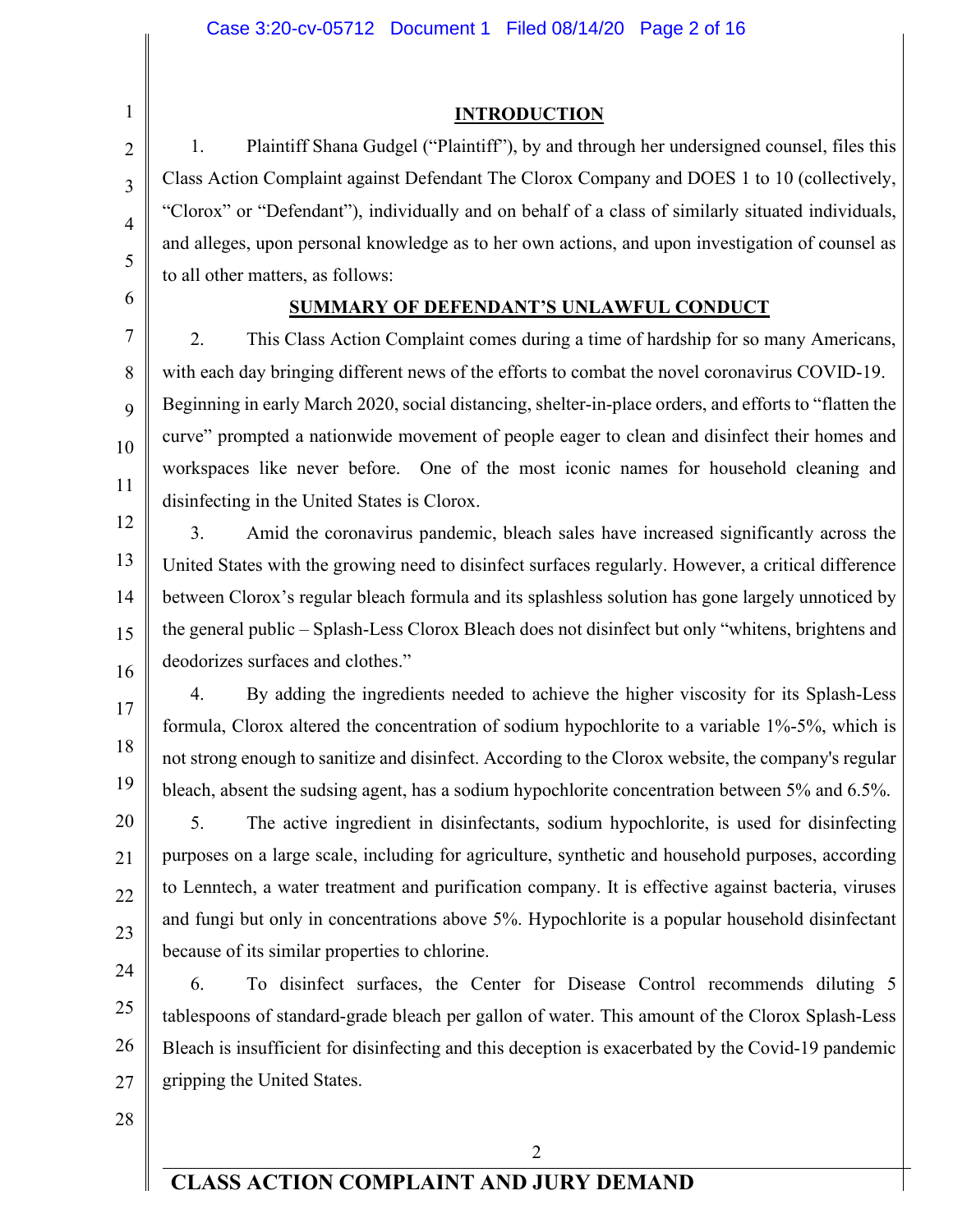2 3

4

5

6

7

8

9

10

11

12

13

14

15

1

#### **JURISDICTION AND VENUE**

7. This Court has subject matter jurisdiction pursuant to 28 U.S.C. § 1332(d)(2). The amount in controversy, exclusive of interest and costs, exceeds the sum or value of \$5,000,000 and is a class action in which there are more than 100 class members and diversity of citizenship exists between at least one member of the Class and Defendant.

8. This Court has personal jurisdiction over Defendant because Defendant's principal place

of business is located in this District, Defendant is registered to and does conduct continuous, permanent, and substantial business activities in California and within this District, and a substantial portion of the acts complained of took place in California.

9. Venue is proper in the Northern District of California because Defendant resides and conducts substantial business within this District and a substantial part of the events that gave rise to Plaintiff's claims occurred in this District.

10. Intradistrict assignment: assignment to the San Francisco or Oakland Division would be proper because The Clorox Company is headquartered in Oakland, California, and a substantial part of the events or omissions which give rise to the claims alleged herein occurred in San Francisco.

16

**PARTIES**

17 18 19 20 11. Plaintiff Shana Gudgel is a citizen of Florida and resides in Brevard County, Florida. On March 11, 2020 the World Health Organization declared COVID-19 a pandemic. Shortly after March 11, 2020 Plaintiff purchased a 116 fluid ounce container of the Clorox Splash-Less Liquid Bleach ("Splash-Less Bleach" or "Product"). Plaintiff paid a total of \$3.99 for the container. Plaintiff learned shortly thereafter that the Splash-Less Bleach was not suitable for disinfecting.

21 22 23 24 25 26 27 12. Defendant The Clorox Company ("Clorox" or "Defendant") is a Delaware corporation headquartered in Oakland, California. Clorox is an American global manufacturer and marketer of consumer and professional products. Although Clorox may be best known for its namesake bleach, the leading consumer and professional products maker has a plethora of market-leading brands. It sells laundry and cleaning items (Formula 409, Pine-Sol, Green Works) as well as dressings and sauces (Hidden Valley, KC Masterpiece, Soy Vay), charcoal (Kingsford, Match Light), plastic wrap and containers (Glad), and cat litters (Fresh Step, Scoop Away). Other items include filtration systems (Brita), dietary supplements (Rainbow Light, Natural Vitality), and personal care items

28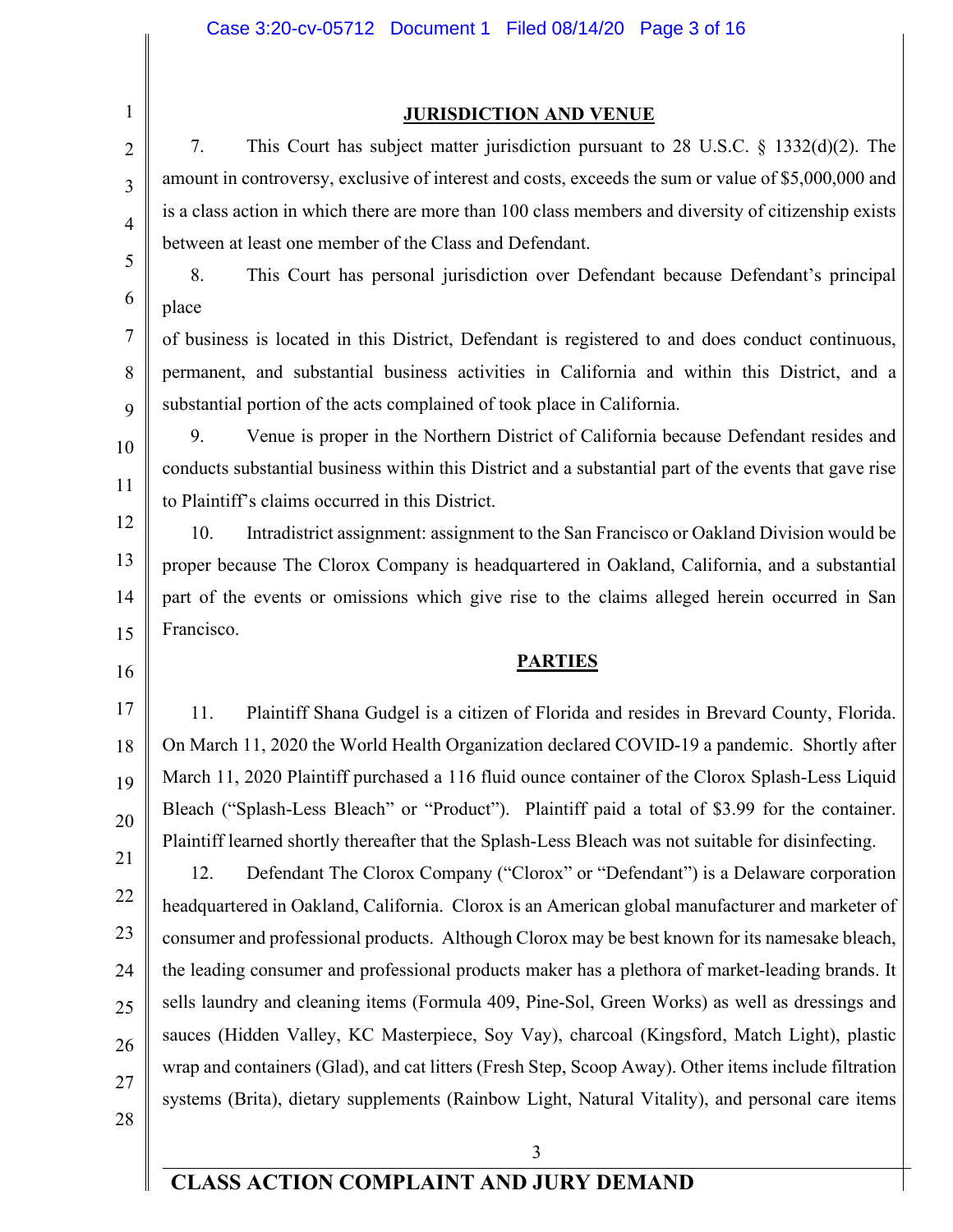3

4

5

6

7

1 2 (Burt's Bees). Clorox makes and sells its products worldwide, although the US accounts for the most revenue by far.

13. Defendants Does 1 to 10 are the additional individuals and entities who perpetrated the unlawful acts described herein.

#### **FACTUAL ALLEGATIONS**

14. When The Clorox Company first began selling its splashless bleach product without adequately disclosing that it wasn't suitable for sanitizing or disinfecting it was deceptive advertising, but in the midst of today's pandemic it is a more serious matter.

8 9 10 11 12 13 14 15 16 17 18 19 15. The Clorox Company, based in Oakland, California, is an iconic American global manufacturer and marketer of consumer products, with approximately 8,700 employees worldwide and billions of dollars in annual sales. The pandemic gripping the United States has sent Clorox's sales skyrocketing. Clorox CEO Benno Dorer told NBC that "we are in completely uncharted territory. We're in catch-up mode." "We know that right now we cannot make enough products for everybody to find products at the store all the time," Dorer said. "But we're making tremendous progress. We think we will be in substantially better shape by the summer," Dorer suggests, as households settle into their new disinfecting routines and more steadily buy cleaning products instead of the panic hoarding seen in March and into April at Walmart, Target and on Amazon. "So if you go to stores, we're shipping to our stores every single day. But what we're shipping is pretty much scooped up right away. So it's gone after a few minutes," Dorer explains. "Clearly there's an unprecedented demand spike for some of our products, in particular wipes. We've seen spikes of up to 500% in terms of demand and no supply chain in our industry is built to satisfy that demand increase in a short period of time."

20 21 22 23 24 16. One of Clorox's biggest selling products is bleach. Liquid bleach, often called just bleach, is a common chemical household product that consists of a diluted solution of sodium hypochlorite and other secondary ingredients. It is a chlorine releasing bleaching agent widely used to whiten clothes and remove stains, as a sanitizing disinfectant used to kill germs, and for numerous other uses. To consumers in the United States, the terms Clorox and bleach are synonymous.

25 26 27 28 17. The Clorox Company is the largest seller of bleach based cleaning products in the United States. In the early 1900s, a few California entrepreneurs set up America's first commercialscale liquid bleach factory, which they located in Oakland on the east side of San Francisco Bay. In 1914, they named their product Clorox bleach.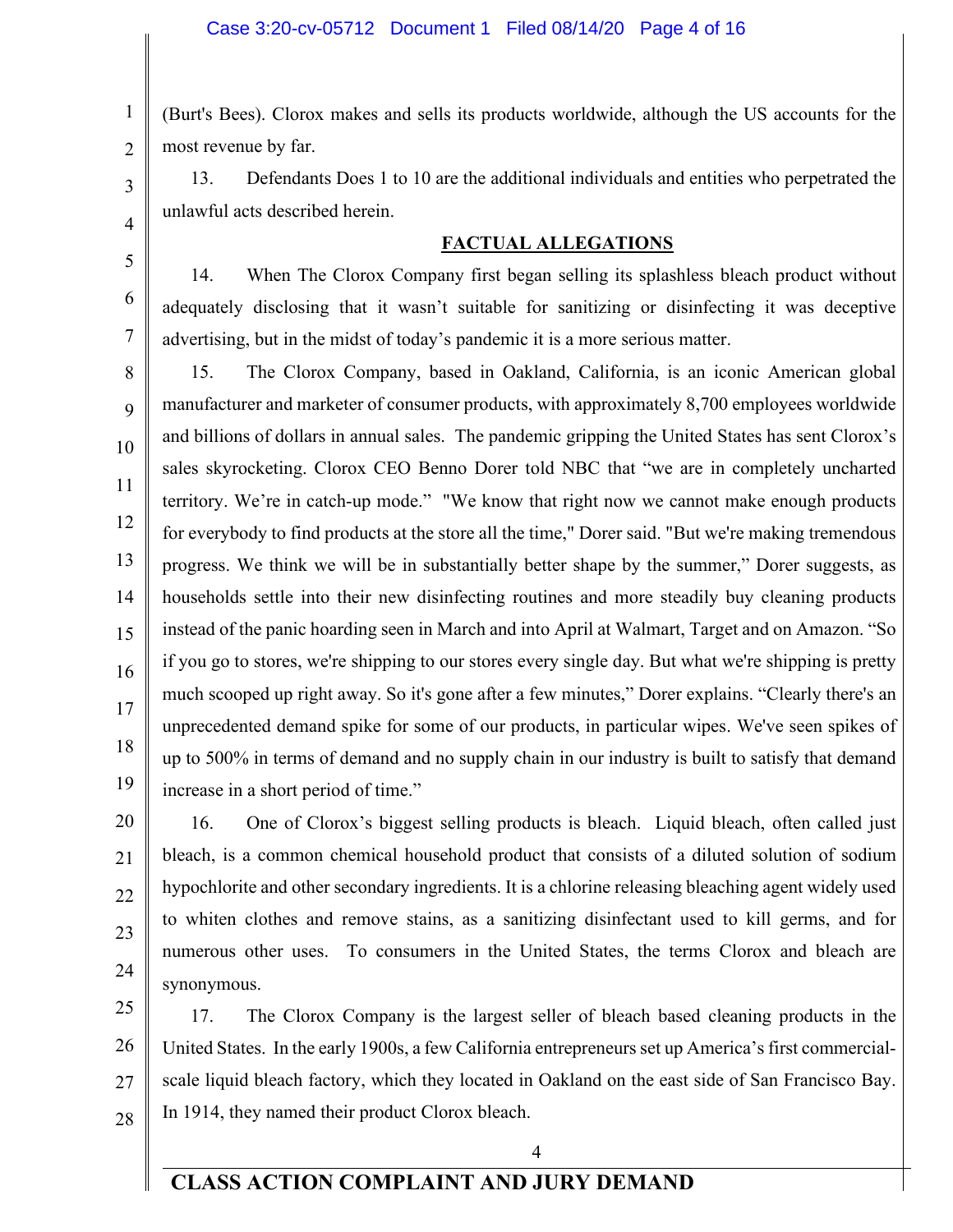#### Case 3:20-cv-05712 Document 1 Filed 08/14/20 Page 5 of 16

18. From its founding in 1913 to today, The Clorox Company has built a reputation as the consumers' go-to product for sanitizing and disinfecting. Since being introduced into the market, Clorox bleach has had a long history of use in places where killing germs is critical: in hospitals, nursing homes, child-care centers, schools and restaurants. During World War I, in the days before penicillin, the lives of wounded soldiers were saved by the antibacterial properties of bleach. Although chlorine was in short supply because of World War II, Clorox, unlike many competitors, curtailed production rather than dilute its product.

19. Now, during the coronavirus pandemic, its disinfecting uses are becoming even more pervasive. For example, Apple recently changed its device cleaning protocol stating Clorox wipes could be used to disinfect the IPhone. The Splash-Less bleach is used by many consumers during the washing process to disinfect their cloth masks. In a recent poll - Harris Poll Essential 100 - Harris surveyed more than 2,000 Americans as part of an in-the-moment assessment of how businesses are responding to the pandemic. Clorox is viewed by Americans as one of the most essential companies in the U.S. during COVID-19, ranking Clorox top for integrity and resolve.

13 14 15 16 17 18 19 20 21 22 23 24 20. Today more than ever consumers are turning to the iconic Clorox name for help. The COVID-19 pandemic is an ongoing global pandemic of coronavirus disease which causes severe acute respiratory syndrome. The outbreak was first identified in Wuhan, China, in December 2019 and is currently rampant in the United States. The World Health Organization declared the outbreak a Public Health Emergency of International Concern on January 30, 2020 and a pandemic on March 11, 2020. On 4 July 2020, scientists reported that the Infection Fatality Rate of COVID-19 and related pandemic is estimated as 0.6%, and the Case Fatality Rate (CFR) as 5%. As of August 10, 2020, more than 5.11 million cases of COVID-19 have been reported in the United States, resulting in more than 163,000 deaths. The coronavirus is primarily spread between people during close contact, most often via small droplets produced by coughing, sneezing, and talking. The droplets usually fall to the ground or onto surfaces rather than travelling through air over long distances. Research as of June 2020 has shown that speech-generated droplets may remain airborne for tens of minutes and people may also become infected by touching a contaminated surface and then touching their face. Paramount to fighting the coronavirus is sanitizing and disinfecting.

25 26 27 21. Surfaces may be decontaminated with a number of solutions (within one minute of exposure to the disinfectant for a stainless steel surface). The CDC recommends that if a COVID-19 case is suspected or confirmed, all areas such as bathrooms, common areas, shared electronic

28

1

2

3

4

5

6

7

8

9

10

11

12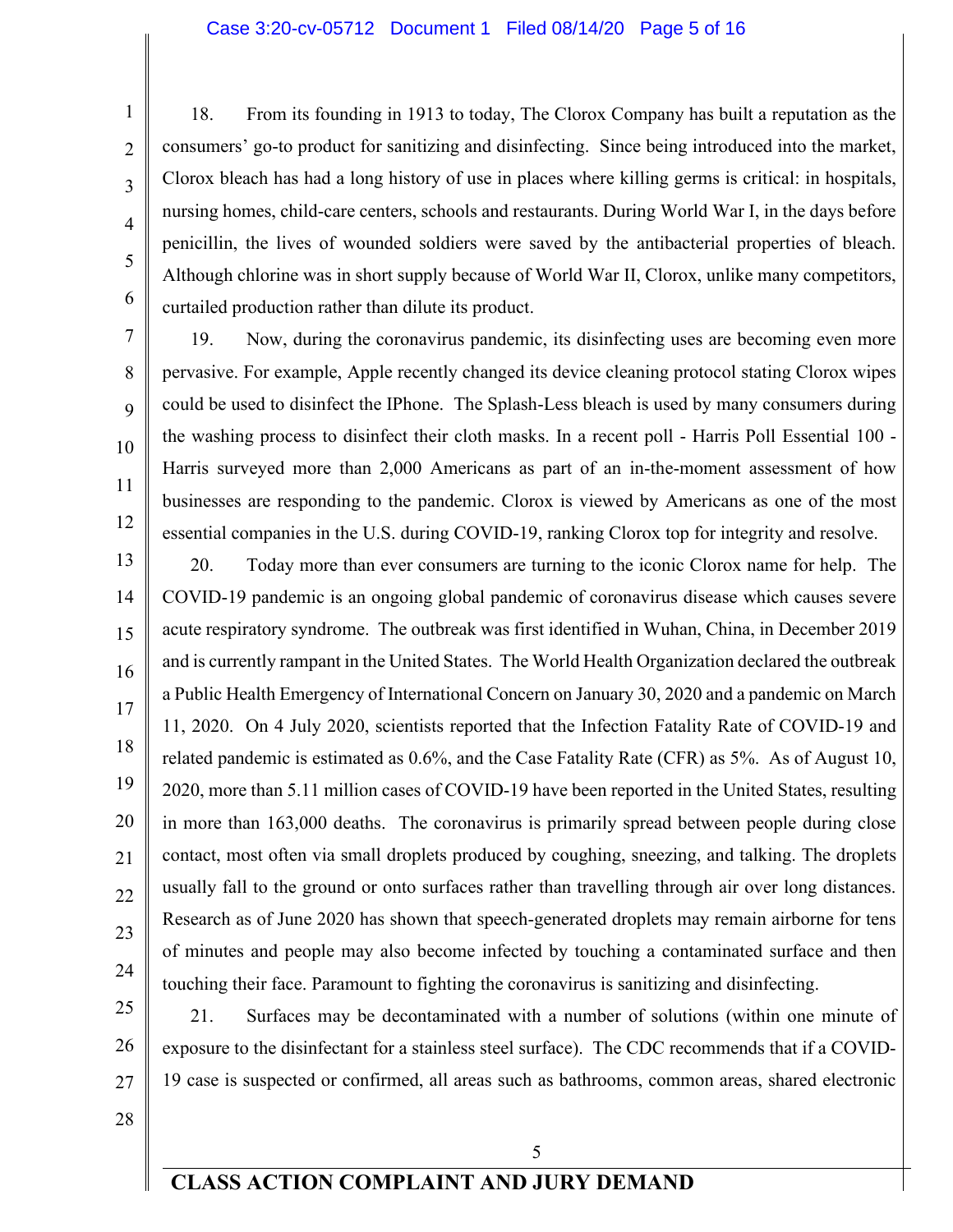1 2 equipment like tablets, touch screens, keyboards, remote controls, and other devises used by the ill persons should be disinfected.

22. Clorox bleach is one of America's most used disinfectants. Amid the coronavirus pandemic, bleach sales have increased significantly across the United States with the growing need to disinfect surfaces regularly. However, a critical difference between Clorox's regular bleach formula and its splashless solution has gone undetected by the general public. The splashless Clorox bleach isn't suitable for sanitizing or disinfecting.

23. Last year, Rita Gorenberg, Clorox's associate director of brand engagement, told the Journal Inquirer that Clorox developed its Splash-Less Bleach Formula with a higher viscosity "in direct response to consumer comments about bleach splashing when poured into washing machine dispensers." The thicker, more controlled bleaching solution was meant to ease pouring struggles while maximizing the bleach's laundry effects.

11 12 13 14 24. By adding the ingredients needed to achieve the higher viscosity for its Splash-Less formula, Clorox altered the concentration of sodium hypochlorite to a variable 1%-5%, which is not strong enough to sanitize and disinfect. The company's regular bleach, absent the sudsing agent, has a sodium hypochlorite concentration between 5% and 6.5%.

15 16 17 18 25. The active ingredient in disinfectants, sodium hypochlorite, is used for disinfecting purposes on a large scale, including for agriculture, synthetic and household purposes and is effective against bacteria, viruses, and fungi, but only in concentrations above 5%. Hypochlorite is a popular household disinfectant because of its similar properties to chlorine. To disinfect surfaces, the CDC recommends diluting 5 tablespoons of standard-grade bleach per gallon of water.

19 20 21 26. Confusion between the products by consumers has become more common amid the coronavirus pandemic. Customers have claimed the "very similar" designs have led to repeated purchases of the wrong formula.

22 24 27. Consumers have also taken issue with the splashless formula's slogan claiming, "It's the same Clorox product you love, now with more power per drop" and "10x Deep Cleaning Benefits." Clorox's choice to include the exact amount of the sodium hypochlorite on the regular product but exclude the percentage from the splashless variety is also a major cause for concern.

25 26

23

3

4

5

6

7

8

9

10

28. There are two primary types of Clorox bleach:

27 28

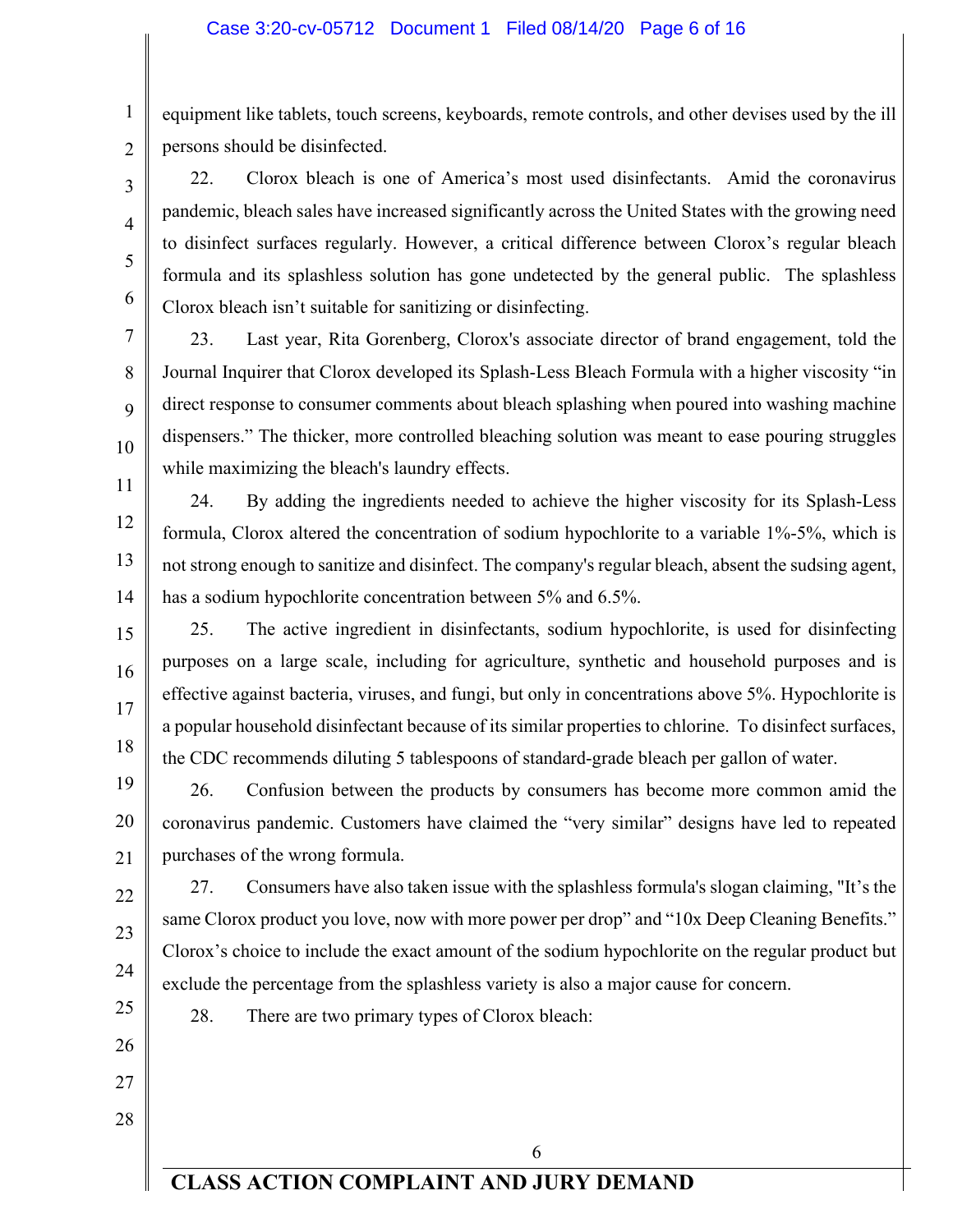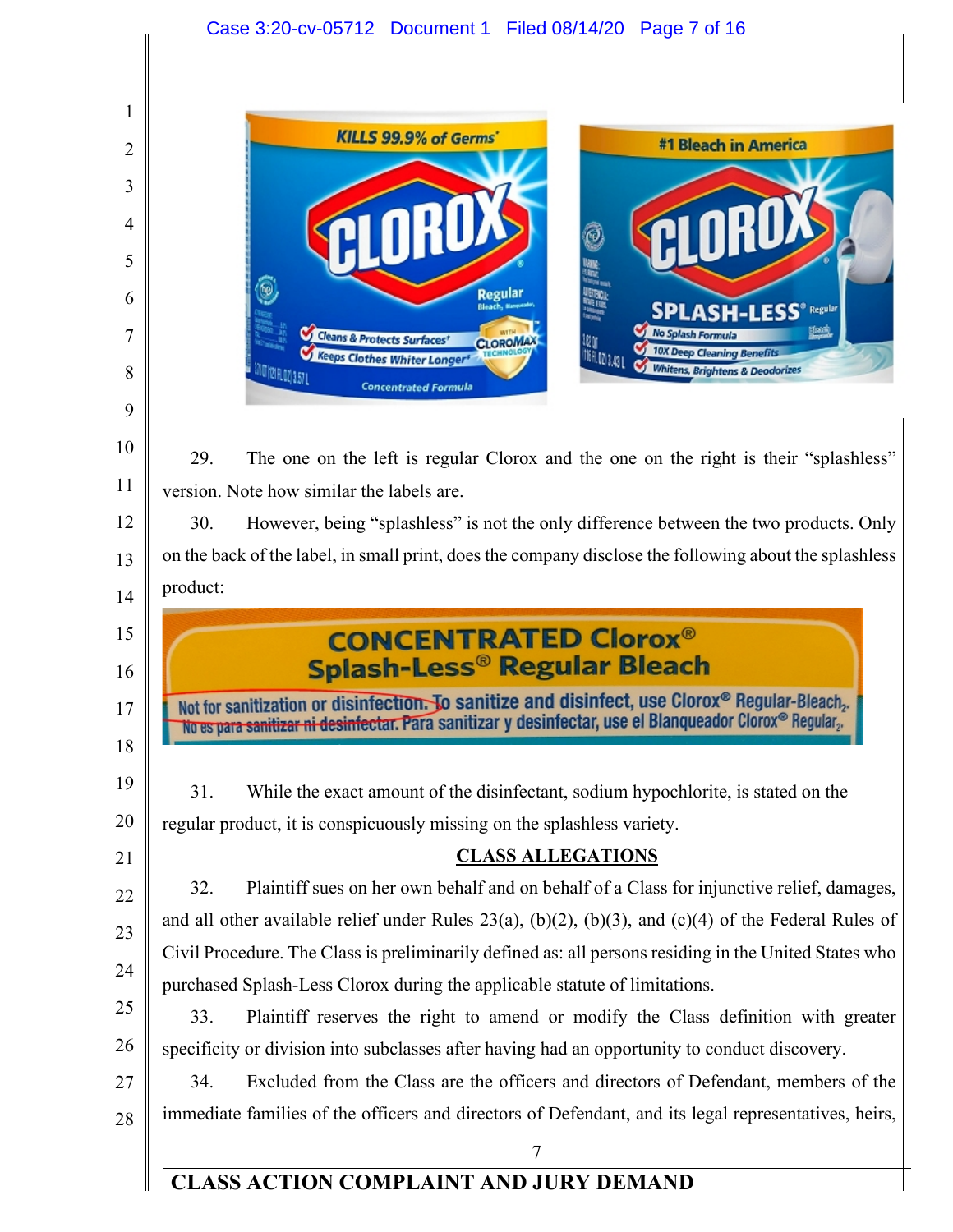#### Case 3:20-cv-05712 Document 1 Filed 08/14/20 Page 8 of 16

successors or assigns and any entity in which Defendant has or has had a controlling interest. Also excluded are all federal, state, and local government entities; and any judge, justice or judicial officer presiding over this action and the members of their immediate families and judicial staff.

35. Plaintiff does not know the exact size of the Class, since such information is in the exclusive control of Defendant. Plaintiff believes, however, that based on the publicly available data concerning The Clorox Company's customers in the United States, the Class encompasses thousands of individuals. Accordingly, the members of the Class are so numerous that joinder of

all such persons is impracticable.

36. Plaintiff anticipates providing appropriate notice to each Class Member, in compliance with all applicable federal rules.

12 13 37. Plaintiff is an adequate class representative. Her claims are typical of the claims of the Class and do not conflict with the interests of any other members of the Class. Plaintiff and the other members of the Class were subject to the same or similar conduct engineered by Defendant. Further, Plaintiff and members of the Class sustained substantially the same injuries and damages arising out of Defendant's conduct.

15 16 38. Plaintiff will fairly and adequately protect the interests of all Class Members. Plaintiff has retained competent and experienced class action attorneys to represent her interests and those of the Class.

17 18 19 20 39. Questions of law and fact are common to the Class and predominate over any questions affecting only individual Class Members, and a class action will generate common answers which are apt to drive the resolution of this action. These questions include whether it was deceptive or unfair to fail to adequately inform consumers that its Splash-Less Clorox Bleach (the "Product") was unsuitable for disinfecting.

21 22 23 24 25 26 28 40. A class action is superior to all other available methods for resolving this controversy because i) the prosecution of separate actions by Class Members will create a risk of adjudications with respect to individual Class Members that will, as a practical matter, be dispositive of the interests of the other Class Members not parties to this action, or substantially impair or impede their ability to protect their interests; ii) the prosecution of separate actions by Class Members will create a risk of inconsistent or varying adjudications with respect to individual Class Members, which will establish incompatible standards for Defendant's conduct; iii) Defendant has acted or refused to act on grounds generally applicable to all Class Members; and iv) questions of law and fact common to the Class predominate over any questions affecting only individual Class Members.

1

2

3

4

5

6

7

8

9

14

8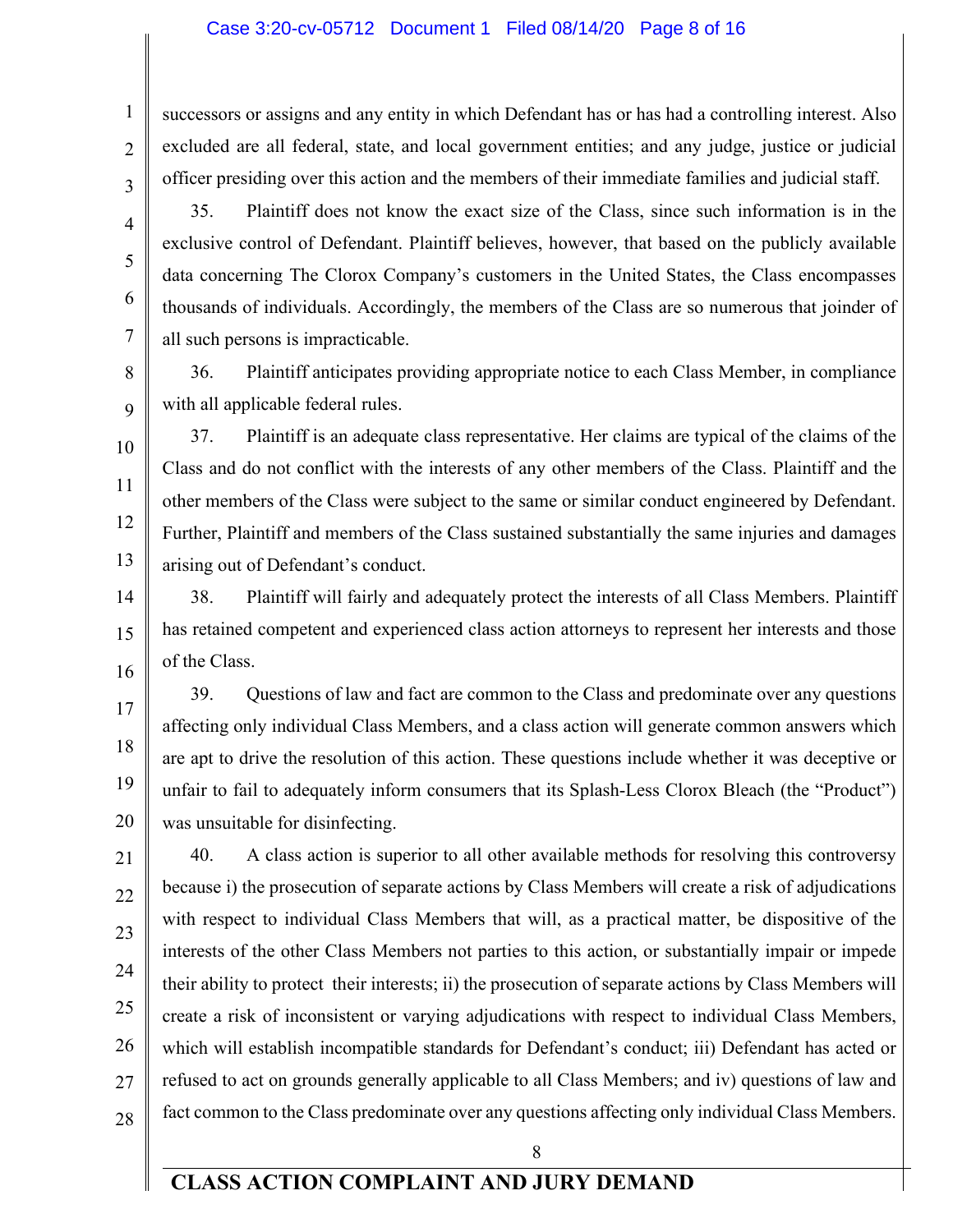41. Further, there are numerous issues that are also appropriately resolved on a class-wide basis under FED. R. CIV. P. 23(c)(4), including without limitation whether it was deceptive or unfair for The Clorox Company to misrepresent the disinfecting capabilities of Splash-Less Bleach. Accordingly, this action satisfies the requirements set forth under FED. R. CIV. P. 23(a), 23(b), and  $23(c)(4)$ .

#### **CHOICE OF LAW ALLEGATIONS**

42. The State of California has sufficient contacts to class members' claims such that uniform application of California law to those claims is appropriate.

43. The Clorox Company has been headquartered in Oakland, California throughout the applicable statute of limitations, does substantial business in California, large portion of the class is located in California, and all the core decisions that gave rise to class members' claims were made from California.

12 13 14 15 16 17 18 44. The State of California also has a strong regulatory interest in applying its law to all class members' claims. California's consumer protection law, in particular, is designed to preserve a business climate in California free of unfair and deceptive practices. If California were only able to address unfair business conduct when the injured consumer resides in California, that consumer protection law would be largely ineffective at regulating companies who do business in all fifty states. Violators would be able to keep the vast majority of their ill-gotten gains (all those obtained from non-California consumers), leaving California-based companies like The Clorox Company undeterred from engaging in similar conduct in the future.

19

20

21

22

1

2

3

4

5

6

7

8

9

10

11

#### **FIRST CAUSE OF ACTION**

**Violations of the California Consumers Legal Remedies Act, Cal. Civ. Code § 1750**

45. Plaintiff incorporates all preceding factual allegations as if fully set forth here.

46. Plaintiff brings this claim on her own behalf and on behalf of each member of the Class. 47. Plaintiff and each member of the Class are consumers who purchased Splash-Less

23 Bleach from Defendant for personal, family, or household purposes.

24 25 48. Plaintiff and the Class are "consumers" as that term is defined by the California Consumers Legal Remedies Act (the "CLRA") in Cal. Civ. Code § 1761(d).

26 27 49. Defendant's sales of its product to Plaintiff and Class members are a "service" within the meaning of Cal. Civ. Code § 1761(b).

28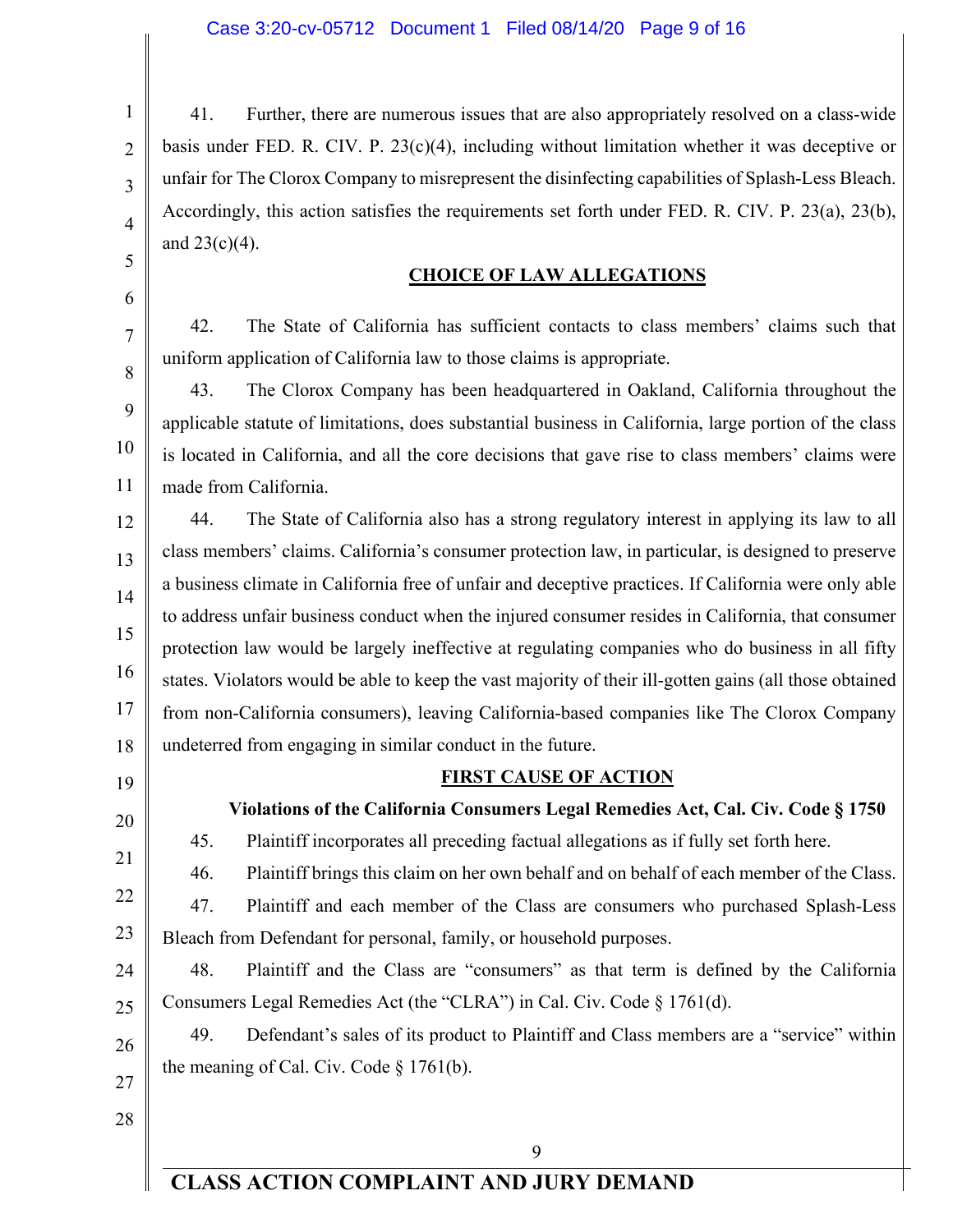#### Case 3:20-cv-05712 Document 1 Filed 08/14/20 Page 10 of 16

50. Defendant's actions, representations, and conduct are covered by the CLRA, because they extend to transactions that intended to result, or which have resulted in, the sale of services to consumers.

4

1

2

3

5

6

7

8

9

10

51. Defendant sold the Product to Plaintiff and the Class members without adequately disclosing the product was not suitable for disinfecting.

52. Cal. Civ. Code  $\S$  1770(a)(5), prohibits "[r]epresenting that goods or services have sponsorship, approval, characteristics, ingredients, uses, benefits, or quantities which they do not have or that a person has a sponsorship, approval, status, affiliation, or connection which he or she does not have." By engaging in the conduct set forth herein, Defendant violated and continues to violate CLRA Section 1770(a)(5), because Defendant's conduct constitutes unfair methods of competition and unfair or fraudulent acts or practices, in that Defendant misrepresents the particular characteristics, benefits and quantities of its services.

11 12 13 14 15 53. Cal. Civ. Code § 1770(a)(7) prohibits representing that goods or services are of a particular standard, quality, or grade, or that goods are of a particular style or model, if they are of another. By engaging in the conduct set forth herein, Defendant violated and continues to violate CLRA Section 1770(a)(7), because Defendant's conduct constitutes unfair methods of competition and unfair or fraudulent acts or practices, in that Defendant misrepresents the particular standard, quality or grade of its services.

16

17 18 19 20 54. Cal. Civ. Code  $\S 1770(a)(9)$  prohibits "[a]dvertising goods or services with intent not to sell them as advertised." By engaging in the conduct set forth herein, Defendant violated and continues to violate Section  $1770(a)(9)$ , because Defendant's conduct constitutes unfair methods of competition and unfair or fraudulent acts or practices, in that Defendant advertises services with the intent not to sell the services as advertised.

21 22 23 24 25 55. Cal. Civ. Code § 1770(a)(14) prohibits "[r]epresenting that a transaction confers or involves rights, remedies, or obligations that it does not have or involve, or that are prohibited by law." By engaging in the conduct set forth herein, Defendant violated and continues to violate CLRA Section 1770(a)(14), because Defendant's conduct constitutes unfair methods of competition and unfair or fraudulent acts or practices, in that Defendant misrepresents the rights, remedies, and obligations of its services.

26 27 28 56. Cal. Civ. Code  $\S 1770(a)(16)$  prohibits "[r]epresenting that the subject of a transaction has been supplied in accordance with a previous representation when it has not." By engaging in the conduct set forth herein, Defendant violated and continue to violate CLRA Section 1770(a)(16),

10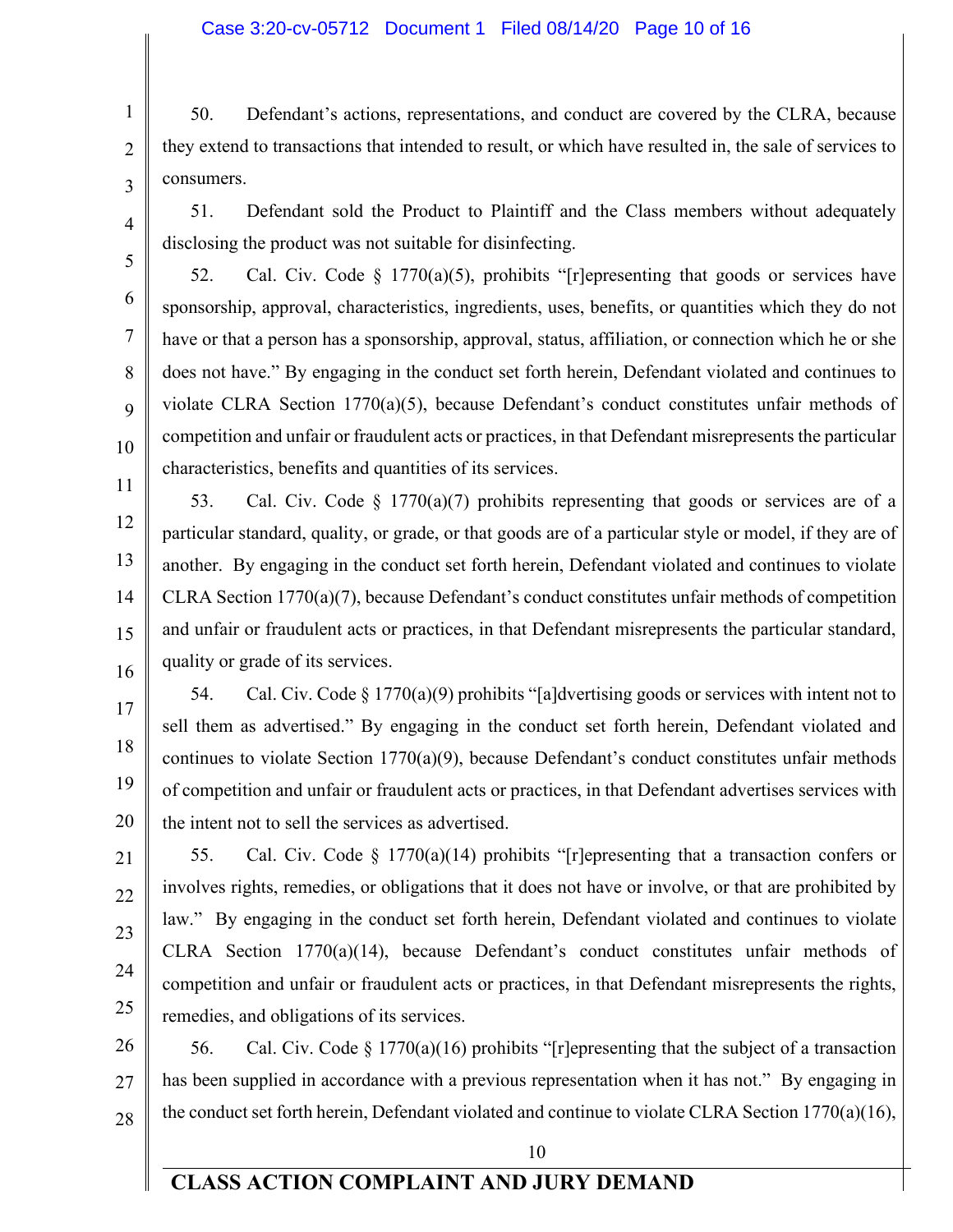#### Case 3:20-cv-05712 Document 1 Filed 08/14/20 Page 11 of 16

1 2 3 because Defendant's conduct constitutes unfair methods of competition and unfair or fraudulent acts or practices, in that Defendant misrepresents that its product has been supplied in accordance with its previous representations when they have not.

4 5

6

7

8

9

10

15

16

17

18

19

20

57. Plaintiff and the Class acted reasonably when they purchased the Product from Defendant on the belief that Defendant's representations were true and lawful.

58. Plaintiff and the Class suffered injuries caused by Defendant because (a) they would not have purchased the Product from The Clorox Company absent Defendant's representations regarding the Splash-Less bleach as a disinfectant; (b) they paid a price premium for the Product they purchased from Defendant based on Defendant's misrepresentations; and (c) Defendant's Splash-Less Bleach sales did not have the characteristics, benefits, or quantities as -consumers were led to believe.

11 12 13 14 59. In accordance with Cal. Civ. Code  $\S 1780(a)$ , Plaintiff and the Class seek injunctive and equitable relief for Defendant's CLRA violations. Plaintiff has mailed an appropriate demand letter consistent with California Civil Code  $\S 1782(a)$ . If Defendant fails to take corrective action within 30 days of receipt of the demand letter, Plaintiff will amend her complaint to include a request for claims for actual, punitive, and statutory damages, as appropriate.

# **SECOND CAUSE OF ACTION Violations of the California Unfair Competition Law, Cal. Bus. & Prof. Code § 17200**

60. Plaintiff incorporates all preceding factual allegations as if fully set forth here.

61. Plaintiff brings this claim on her own behalf and on behalf of each member of the Class.

62. Cal. Bus. & Prof Code § 17200, et seq. (the "UCL") prohibits acts of "unfair competition," including any unlawful, fraudulent, or unfair business acts or practices.

21 22 63. Under the "unlawful" prong of the UCL, a violation of another law is treated as unfair competition and is independently actionable.

23 24 25 64. Defendant committed unlawful practices because it violated *inter alia* Section 5 of the Federal Trade Commission Act, 15 U.S.C. § 45(a), which declares unlawful unfair and deceptive acts or practices in or affecting commerce. Defendant's conduct as alleged herein is both unfair and deceptive.

26 27 28 65. Defendant also committed unlawful practices because it violated *inter alia* the Consumers Legal Remedies Act, the False Advertising Law, and other applicable law as described herein.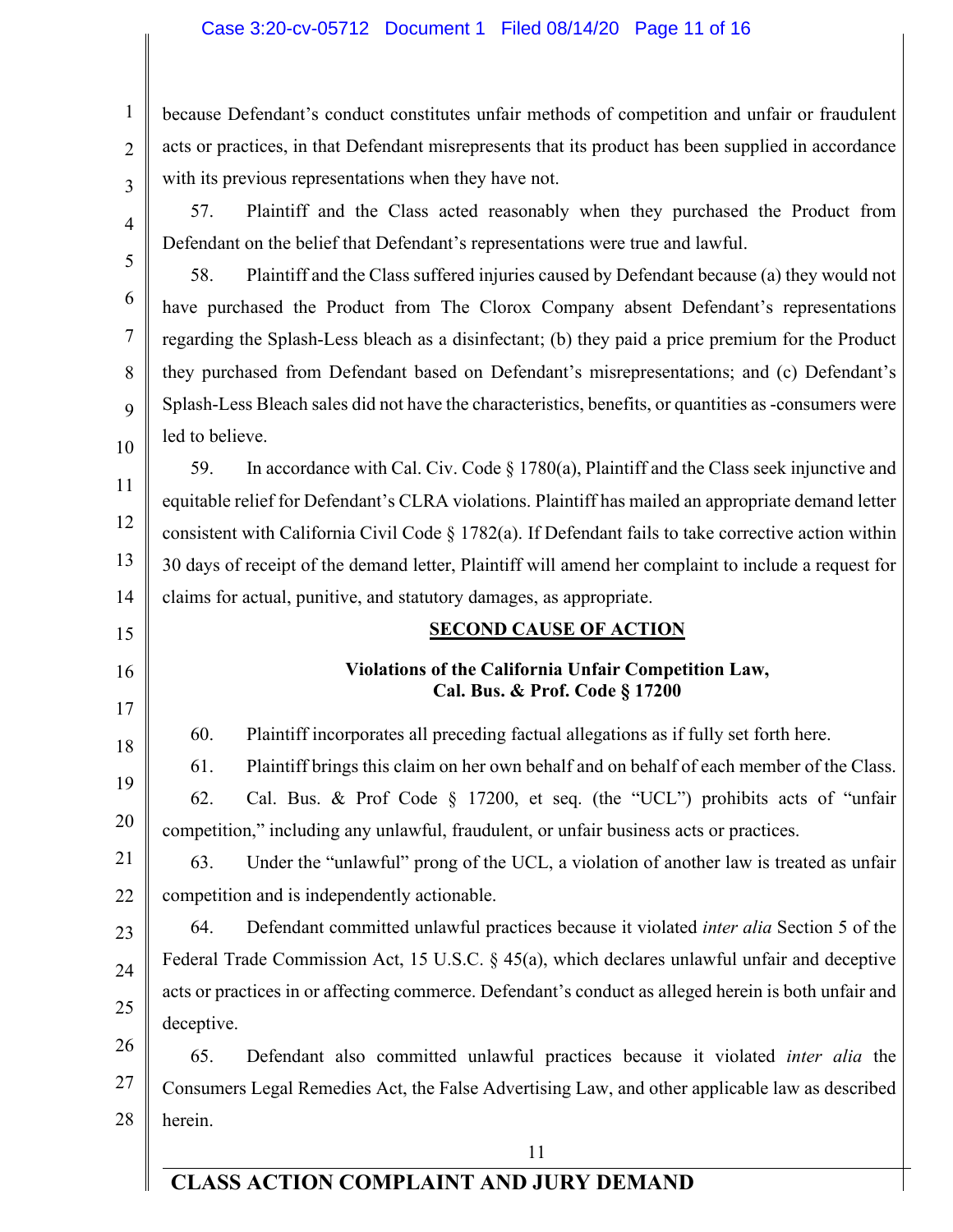#### Case 3:20-cv-05712 Document 1 Filed 08/14/20 Page 12 of 16

66. Plaintiff reserves the right to allege other violations of law which constitute other unlawful business acts or practices as Defendant's conduct is ongoing and continues to this date. Under the "unfair" prong of the UCL, a business practice is unfair if that practice offends an established public policy or when the practice is immoral, unethical, oppressive, unscrupulous or substantially injurious to consumers.

67. Defendant's acts and practices are unfair because the gravity of the consequences of Defendant's conduct as described above outweighs any justification, motive or reason, particularly considering the available legal alternatives which exist for Defendant to conduct its business in response to COVID-19.

68. Defendant's acts and practices are also immoral, unethical, unscrupulous, and offend established public policy and are substantially injurious to Plaintiff and the other members of the Class and could not have been reasonably avoided by Plaintiff and the Class.

11 12 69. Plaintiff and the Class acted reasonably when they purchased the Product from Defendant on the belief that the Product would be suitable for disinfecting.

13 14 15 70. As a result of Defendant's unlawful, unfair, and fraudulent business practices, Plaintiff and the Class have suffered an injury in fact and have lost money in an amount to be determined at the trial of this action.

71. Plaintiff and the other members of the Class are entitled to an order pursuant to Cal. Bus. & Prof Code §17203, enjoining Defendant's unlawful and unfair conduct, and such other orders and judgments necessary to disgorge Defendant's ill-gotten gains and to restore to Plaintiff and the Class any amounts assessed and/or paid as a result of Defendant's wrongful conduct.

19

18

16

17

1

2

3

4

5

6

7

8

9

10

20

21

22

23

24

25

26

27

28

#### **THIRD CAUSE OF ACTION**

**Violations of the California False Advertising Law, Cal. Bus. & Prof. Code § 17500**

72. Plaintiff incorporates all preceding factual allegations as if fully set forth here.

73. Plaintiff brings this claim on her own behalf and on behalf of each member of the Class.

74. California's False Advertising Law (the "FAL"), Cal. Bus. & Prof. Code §§ 17500, et seq., makes it "unlawful for any person to make or disseminate or cause to be made or disseminated before the public in this state . . . in any advertising device . . . or in any other manner or means whatever, including over the Internet, any statement, concerning . . . personal property or services, professional or otherwise, or performance or disposition thereof, which is untrue or misleading and which is known, or which by the exercise of reasonable care should be known, to be untrue or misleading."

12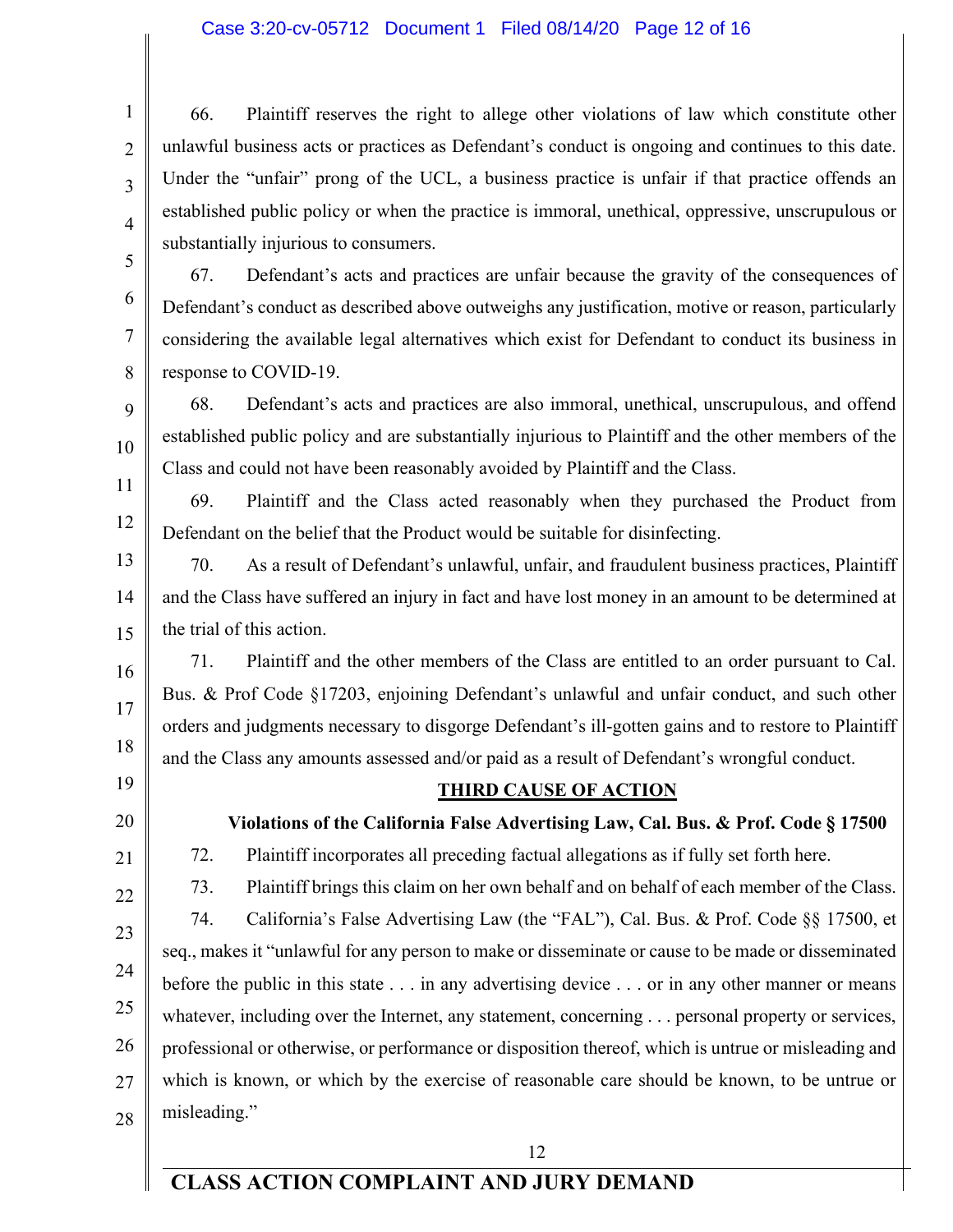### Case 3:20-cv-05712 Document 1 Filed 08/14/20 Page 13 of 16

| 1              | 75.<br>Defendant mislead consumers regarding the Splash Less Product as having the                    |  |  |
|----------------|-------------------------------------------------------------------------------------------------------|--|--|
| $\overline{2}$ | disinfecting capabilities of bleach and/or without adequately disclosing that it was not suitable for |  |  |
| 3              | sanitizing or disinfecting. Defendant's advertisements and omissions were made in and originated      |  |  |
| $\overline{4}$ | from California and fall within the definition of advertising as contained in the FAL in that         |  |  |
| 5              | advertisements were intended to induce consumers to purchase the Product from The Clorox              |  |  |
|                | Company. Defendant knew that those advertisements and omissions were false and misleading.            |  |  |
| 6              | 76.<br>Defendant's advertising regarding the Product's disinfecting capabilities was false and        |  |  |
| 7              | misleading to a reasonable consumer, including Plaintiff.                                             |  |  |
| 8              | Defendant violated the FAL by misleading Plaintiff and the Class to believe that its<br>77.           |  |  |
| 9              | bleach products had disinfecting capabilities.                                                        |  |  |
| 10             | Defendant knew or should have known, through the exercise of reasonable care, that its<br>78.         |  |  |
| 11             | advertisements about its Splash-Less Bleach product were misleading.                                  |  |  |
| 12             | 79.<br>Plaintiff and the Class lost money or property as a result of Defendant's FAL violations       |  |  |
|                | because (a) they would not have the Product absent Defendant's misrepresentations; (c) they paid      |  |  |
| 13             | a price premium for the Product based on Defendant's misrepresentations; and (d) Defendant's          |  |  |
| 14             | Product did not have the characteristics, benefits, or quantities as consumers were led to believe.   |  |  |
| 15             | <b>FOURTH CAUSE OF ACTION</b>                                                                         |  |  |
| 16             | <b>Negligent Misrepresentation</b>                                                                    |  |  |
| 17             | 80.<br>Plaintiff incorporates all preceding factual allegations as if fully set forth here.           |  |  |
| 18             | 81.<br>Plaintiff brings this claim on her own behalf and on behalf of each member of the Class.       |  |  |
|                | 82.<br>Defendant misrepresented that Splash-Less Bleach has disinfecting capabilities.                |  |  |
| 19             | However, this diluted version of Defendant's bleach product does not.                                 |  |  |
| 20             | At the time Defendant made these representations, Defendant knew or should have<br>83.                |  |  |
| 21             | known that these representations were false or made them without knowledge of their truth or          |  |  |
| 22             | veracity.                                                                                             |  |  |
| 23             | Defendant also negligently misrepresented and/or negligently omitted material facts<br>84.            |  |  |
| 24             | about the Product's disinfecting capabilities.                                                        |  |  |
| 25             | 85.<br>The negligent misrepresentations and omissions made by Defendant, upon which                   |  |  |
|                | Plaintiff and the Class reasonably and justifiably relied, were intended to induce and actually       |  |  |
| 26             | induced Plaintiff and the Class to purchase the Product from Defendant.                               |  |  |
| 27             | Plaintiff and the Class would not have purchased the Product from Defendant if the true<br>86.        |  |  |
| 28             | facts had been known.                                                                                 |  |  |
|                | 13                                                                                                    |  |  |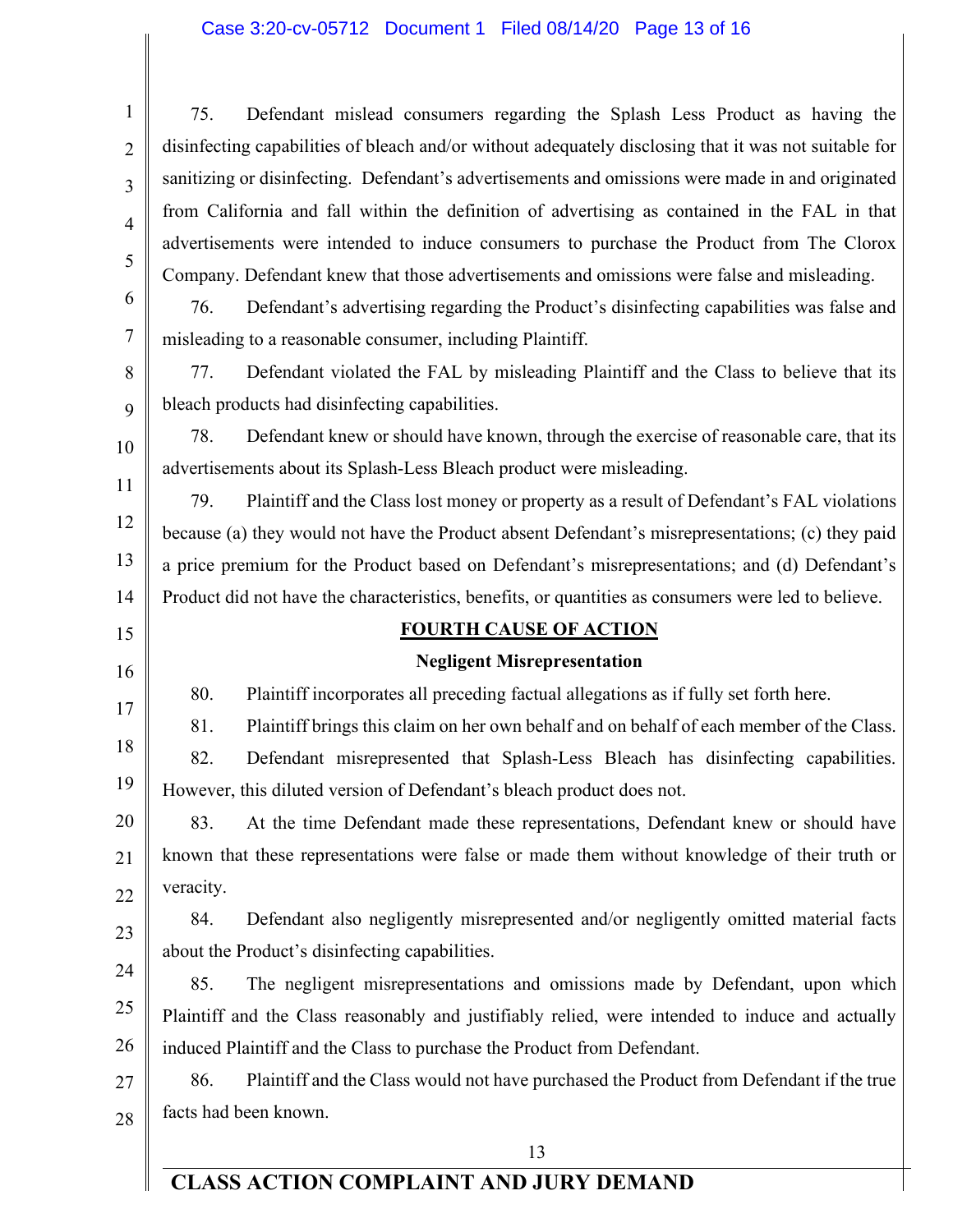|                | Case 3:20-cv-05712 Document 1 Filed 08/14/20 Page 14 of 16                                                |  |  |  |  |
|----------------|-----------------------------------------------------------------------------------------------------------|--|--|--|--|
| $\mathbf{1}$   | 87.<br>The negligent actions of Defendant caused damage to Plaintiff and the Class members,               |  |  |  |  |
| $\overline{2}$ | who are entitled to damages and other legal and equitable relief as a result.                             |  |  |  |  |
| 3              | <b>FIFTH CAUSE OF ACTION</b>                                                                              |  |  |  |  |
| $\overline{4}$ | <b>Unjust Enrichment</b>                                                                                  |  |  |  |  |
| 5              | 88.<br>Plaintiff incorporates all preceding factual allegations as if fully set forth here.               |  |  |  |  |
| 6              | Plaintiff brings this claim on her own behalf and on behalf of each member of the Class.<br>89.           |  |  |  |  |
|                | 90.<br>As a result of its unjust conduct, Defendant has been unjustly enriched.                           |  |  |  |  |
| 7              | 91.<br>By reason of Defendant's wrongful conduct, Defendant has benefited from improper                   |  |  |  |  |
| 8              | receipt of funds, and under principles of equity and good conscience, Defendant should not be             |  |  |  |  |
| 9              | permitted to keep this money.                                                                             |  |  |  |  |
| 10             | As a result of Defendant's conduct it would be unjust and/or inequitable for Defendant<br>92.             |  |  |  |  |
| 11             | to retain the benefits of its conduct without restitution to Plaintiffs and the Class. Accordingly,       |  |  |  |  |
| 12             | Defendant must account to Plaintiff and the Class for its unjust enrichment.<br><b>REQUEST FOR RELIEF</b> |  |  |  |  |
| 13             |                                                                                                           |  |  |  |  |
| 14             | WHEREFORE, Plaintiff, on behalf of herself and the class of similarly situated individuals,               |  |  |  |  |
|                | requests that the Court:                                                                                  |  |  |  |  |
| 15             | a) Issue an order certifying the Class defined above, appointing the Plaintiff as Class                   |  |  |  |  |
| 16             | Representative, and designating the undersigned firms as Class Counsel;                                   |  |  |  |  |
| 17             | b) Find that Defendant has committed the violations of law alleged herein;                                |  |  |  |  |
| 18             | c) Render an award of compensatory damages in an amount which is to be determined at                      |  |  |  |  |
| 19             | trial;                                                                                                    |  |  |  |  |
| 20             | d) Issue an injunction or other appropriate equitable relief requiring Defendant to refrain               |  |  |  |  |
| 21             | from engaging in the deceptive practices alleged herein;                                                  |  |  |  |  |
| 22             | e) Declare that Defendant has committed the violations of law alleged herein;                             |  |  |  |  |
|                | f) Render an award of punitive damages;                                                                   |  |  |  |  |
| 23             | g) Enter judgment including post and prejudgment interest, costs and expenses, reasonable                 |  |  |  |  |
| 24             | attorneys' fees; and                                                                                      |  |  |  |  |
| 25             | h) Grant all such other relief as the Court deems appropriate.                                            |  |  |  |  |
| 26             |                                                                                                           |  |  |  |  |
| 27             |                                                                                                           |  |  |  |  |
| 28             |                                                                                                           |  |  |  |  |
|                | 14                                                                                                        |  |  |  |  |
|                | <b>CLASS ACTION COMPLAINT AND JURY DEMAND</b>                                                             |  |  |  |  |

**CLASS ACTION COMPLAINT AND JURY DEMAND**